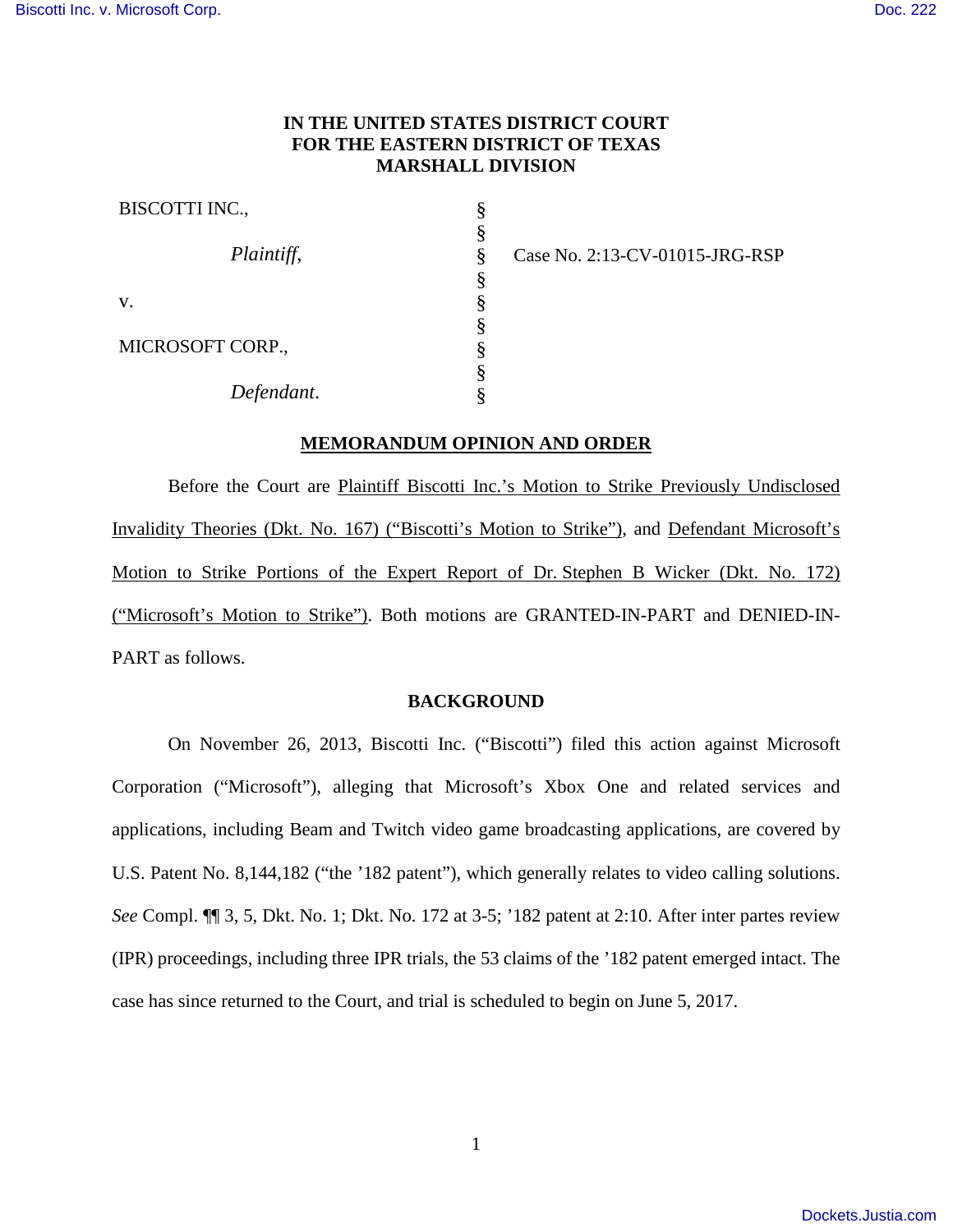#### **DISCUSSION**

Biscotti and Microsoft's motions raise the same general question—whether a party should be allowed to rely on late disclosures that allegedly violate the Local Patent Rules, rules that "exist to further the goal of full, timely discovery and provide all parties with adequate notice and information with which to litigate their cases." *Comput. Acceleration Corp. v. Microsoft Corp.*, 503 F. Supp. 2d 819, 822 (E.D. Tex. 2007).

# **A. Biscotti's Motion to Strike**

Local Patent Rule 3-3 requires a party opposing a claim for patent infringement to serve Invalidity Contentions on all parties to the action within 45 days after receiving Infringement Contentions. Microsoft's original and supplemental Invalidity Contentions include a number of disclosures, including disclosures of Microsoft's defenses under 35 U.S.C. §§ 102, 103, and 112. But Microsoft's Contentions do not include certain invalidity theories based on § 112 ¶ 1's written description and enablement requirements or § 101's subject matter eligibility requirement.

Rather, on the last day of fact-discovery (January 17, 2017) Microsoft served a supplemental interrogatory response asserting two new theories of invalidity under §§ 112 and 101. First, Microsoft alleged for the first time that "[t]he '182 patent claims are invalid for failure to comply with the written description and enablement requirements of pre-AIA 35 USC sec. 112(1) because the 'instructions for . . .' elements are not disclosed in the specification and there is no evidence that the named inventors were in possession of these elements." Dkt. No. 167-2 at 18. Second, Microsoft alleged that "[t]he '182 patent is also patent-ineligible under 35 USC sec 101." *Id.* at 20. Microsoft's expert, Dr. Michael Orchard, develops these two invalidity theories more fully in his expert report. *See* Dkt. No. 167-1 (citing Orchard Rep. ¶¶ 208-10 (describing § 112 ¶ 1 defense) and Orchard Rep. ¶¶ 213-16 (describing invalidity under § 101)).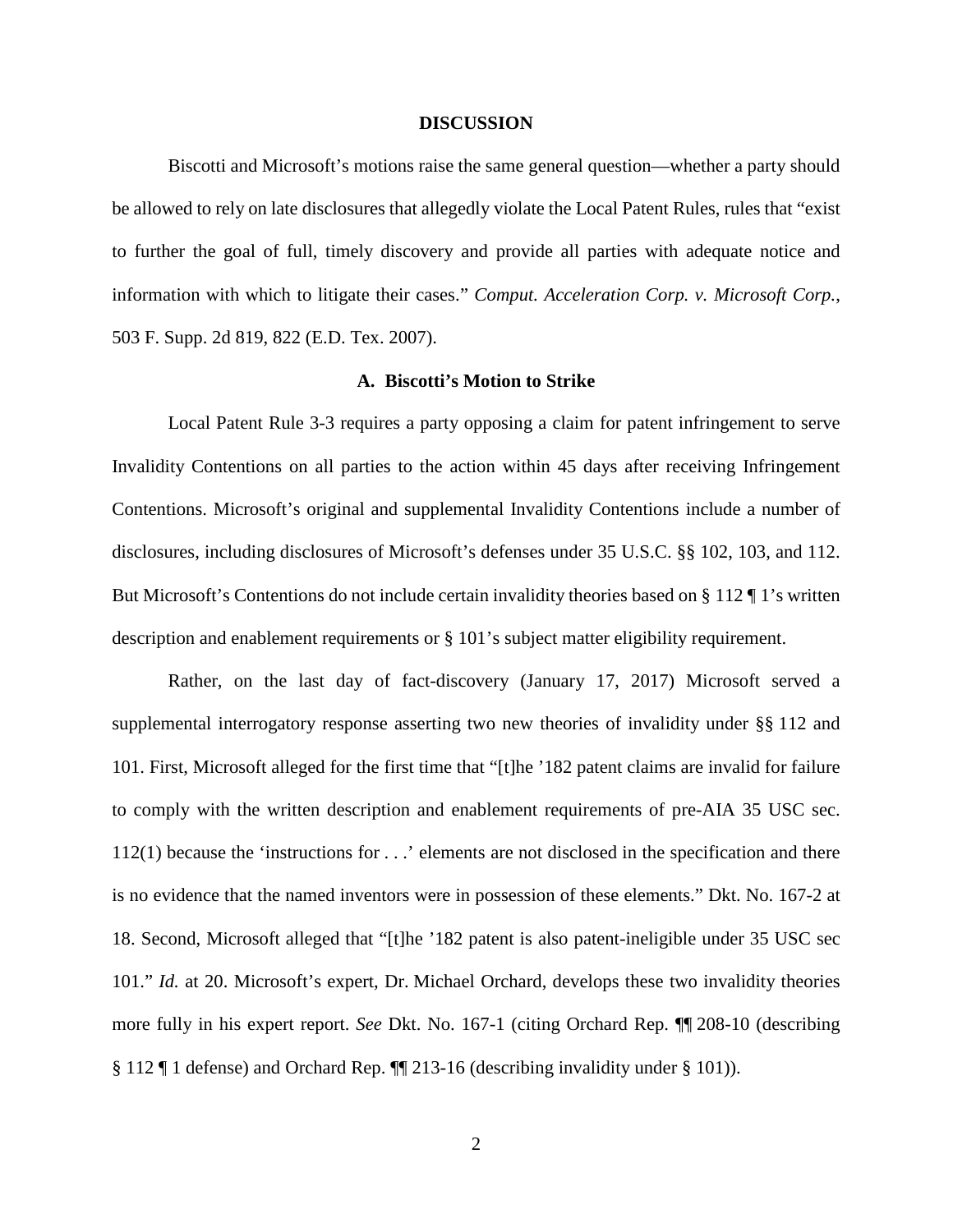Biscotti argues that Microsoft's new invalidity theories should be struck from Dr. Orchard's report. The Court agrees as to Microsoft's § 112 ¶ 1 defense but not as to Microsoft's § 101 theory. With respect to Microsoft's § 112 ¶ 1 defense, a party's Invalidity Contentions must include, among other things, "[a]ny grounds of invalidity based on indefiniteness under 35 U.S.C. § 112(2) or enablement or written description under 35 U.S.C. § 112(1)." Local Patent R. 3-3(d). There is no dispute that Microsoft failed to include the new § 112 ¶ 1 defense in its Invalidity Contentions. Microsoft's supplemental interrogatory response or Dr. Orchard's expert report could, however, be considered a late amendment to Microsoft's Invalidity Contentions. *See Finisar Corp. v. DirecTV Grp., Inc.*, 424 F. Supp. 2d 896, 900 (E.D. Tex. 2006) (expert report "reasonably could be considered to constitute, in effect, new 'Final Infringement Contentions'").

Whether assessed as a late amendment to a pleading or some other discovery violation, the factors relevant to permitting the amendment or excluding the evidence are substantively identical. *See Allergan, Inc. v. Teva Pharm. USA, Inc.*, No. 2:15-CV-1455-WCB, 2017 WL 1512334, at \*2 (E.D. Tex. Apr. 27, 2017) (Bryson, J., sitting by designation) (evaluating four factors relevant to late amendments to contentions); *Cf. Tyco Healthcare Grp. LP v. Applied Med. Res. Corp.*, No. CIV.A. 9:06-CV-151, 2009 WL 5842062, at \*1–2 (E.D. Tex. Mar. 30, 2009) (evaluating five factors relevant to exclusion of evidence). Namely, the Fifth Circuit directs courts to consider (1) the offending party's explanation for the untimeliness; (2) the importance of the amendment or evidence that might be excluded; (3) the potential prejudice to the movant; and (4) the availability of a continuance to cure any prejudice. *See United States ex rel. Bias v. Tangipahoa Parish Sch. Bd.*, 816 F.3d 315, 328 (5th Cir. 2016) (quoting *S&W Enters., L.L.C. v. SouthTrust Bank of Ala.,*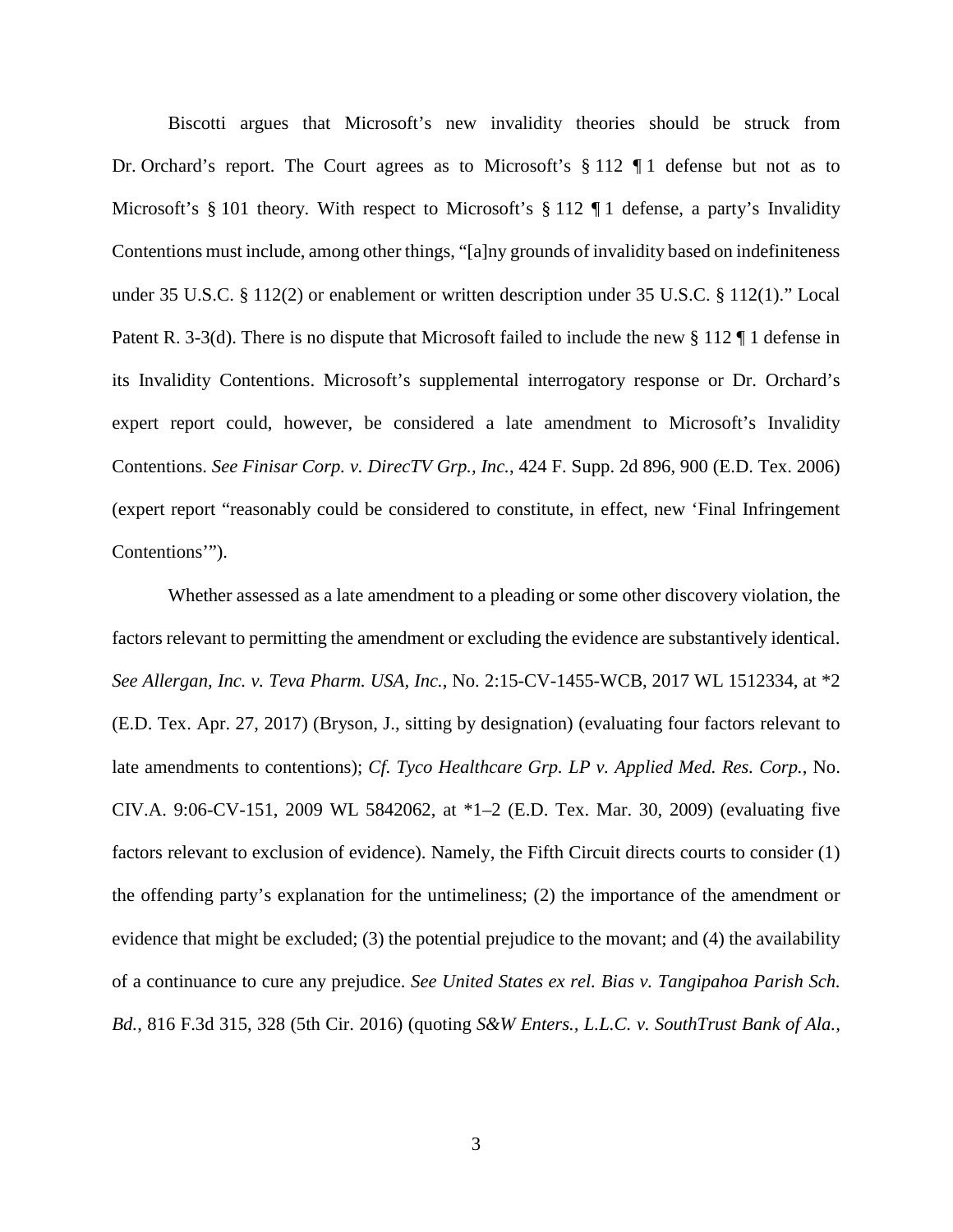*N.A.*, 315 F.3d 533, 536 (5th Cir. 2003)); *Filgueira v. U.S. Bank Nat'l Ass'n*, 734 F.3d 420, 422 (5th Cir. 2013).

The factors weigh in favor of striking the portions of Dr. Orchard's report related to Microsoft's new § 112 ¶ 1 theories. Microsoft does not adequately explain the untimeliness, and as Microsoft admits, the written description and enablement requirements turn solely on the '182 patent, not on any new fact revealed for the first time during discovery. *See* Microsoft Br., Dkt. No. 187 at 2. Although Microsoft may consider the new § 112 ¶ 1 theory important inasmuch as it could result in a finding that one or more claims are invalid, that possibility seems unlikely based on the Court's review of Microsoft's theory. *See Allergan*, 2017 WL 1512334, at \*5 ("In determining the importance of the amendment, the Court must make a pragmatic judgment as to the likelihood that the newly asserted defense will succeed."). The prejudice to Biscotti is substantial—Biscotti has litigated this case for almost four years without knowledge of Microsoft's § 112 ¶ 1 defense, and Biscotti developed its claim construction strategy without knowing that Microsoft would contend that certain claims fail to meet the written description requirement. Finally, any continuance would delay trial, which is only two weeks away. *See S&W Enterprises*, 315 F.3d at 537 (affirming district court's refusal to grant continuance when it would "unnecessarily delay the trial"). The Court therefore finds it appropriate to strike portions of Dr. Orchard's report related to Microsoft's new § 112 ¶ 1 defense, namely paragraphs 208-210.

With respect to Microsoft's § 101 theory, unlike some other districts' Patent Rules, this district's Patent Rules do not require a party to disclose an invalidity ground related to subject matter ineligibility under § 101. *Cf. Mortg. Grader, Inc. v. First Choice Loan Servs. Inc.*, 811 F.3d 1314, 1319 (Fed. Cir. 2016) (addressing good cause to amend contentions to include § 101 defense where Local Rules required such disclosure). And because Dr. Orchard's report does not identify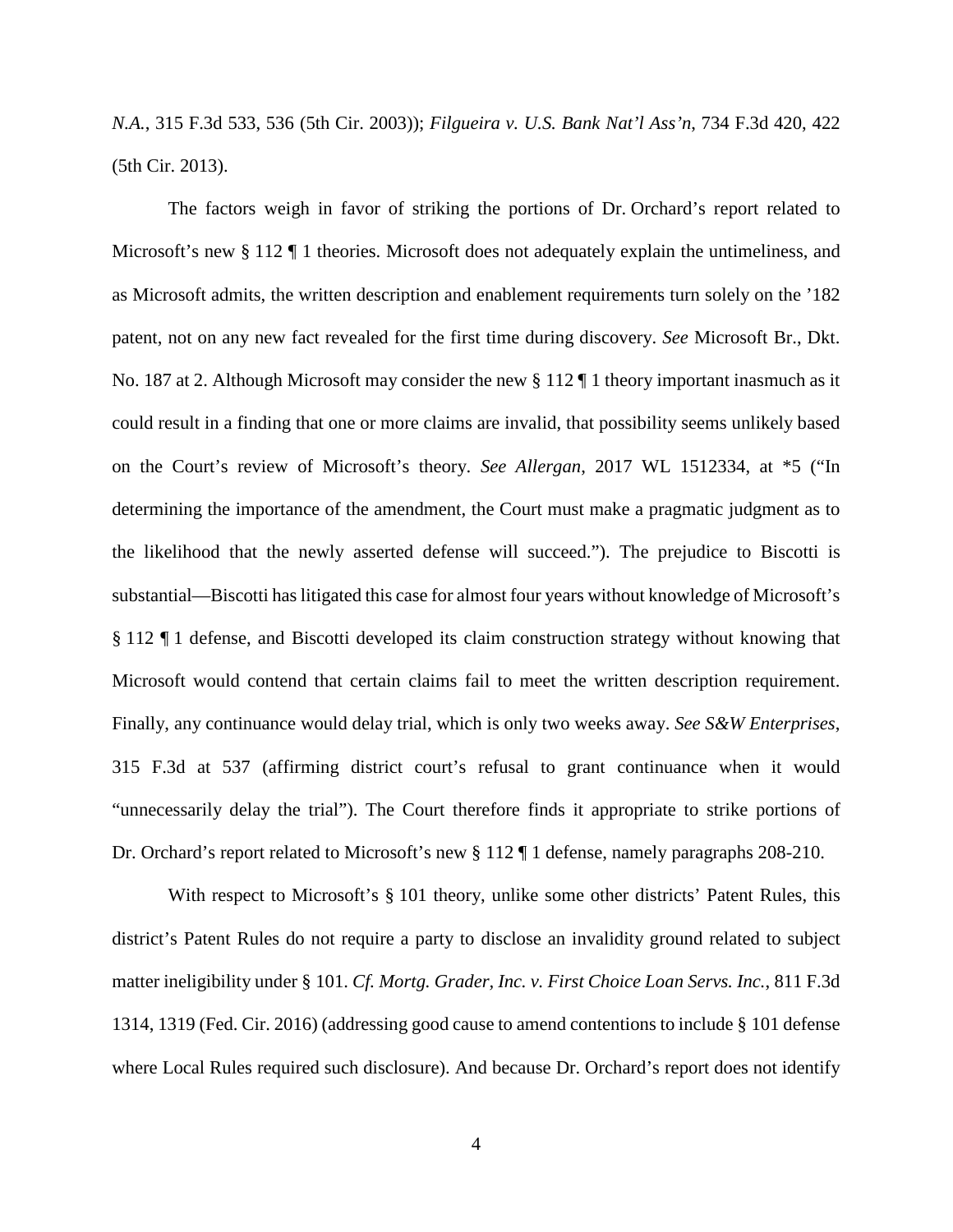any new factual basis for Microsoft's § 101 theory, no discovery violation has occurred. The lack of any new factual basis for Microsoft's § 101 theory distinguishes cases cited by Biscotti such as *Bayer Healthcare Pharmaceuticals, Inc. v. River's Edge Pharmaceuticals, LLC*, in which a court excluded a new theory asserting lack of utility under § 101 that was based on a previously undisclosed product. *See* No. 1:11-CV-1634-HLM, 2015 WL 11142427, at \*7 (N.D. Ga. May 21, 2015), *report and recommendation adopted*, No. 1:11-CV-1634-LMM, 2015 WL 11142424 (N.D. Ga. June 16, 2015). The Court therefore finds no basis in the Local or Federal Rules for striking Microsoft's § 101 theory from Dr. Orchard's report.

Having said that, it is not clear why Biscotti has moved to "strike" a portion of an expert report related to § 101 when both sides agree that invalidity under § 101 is not a jury issue. *See* Microsoft Br., Dkt. No. 187 at 3 ("the § 101 issue is not an issue for the jury"). The primary purpose of an expert report is to provide notice to the opposing side of the scope of an expert's potential trial testimony. *Smith & Nephew, Inc. v. Arthrex, Inc.*, No. 2:07-CV-335-TJW-CE, 2010 WL 457142, at  $*8$  (E.D. Tex. Feb. 5, 2010). Microsoft agrees that Dr. Orchard will not testify about invalidity under § 101 at trial, and the Court has not set any other hearing at which Dr. Orchard could so testify. So it is not clear what the issue is.

Nor is it clear how Microsoft intends to raise its new § 101 invalidity theory when the time for filing motions for summary judgment has passed. If Microsoft intends to raise the theory for the first time during the JMOL phase of the case, the Court will address any waiver argument at that time. The Court otherwise declines to strike portions of Dr. Orchard's report related to Microsoft's § 101 theory.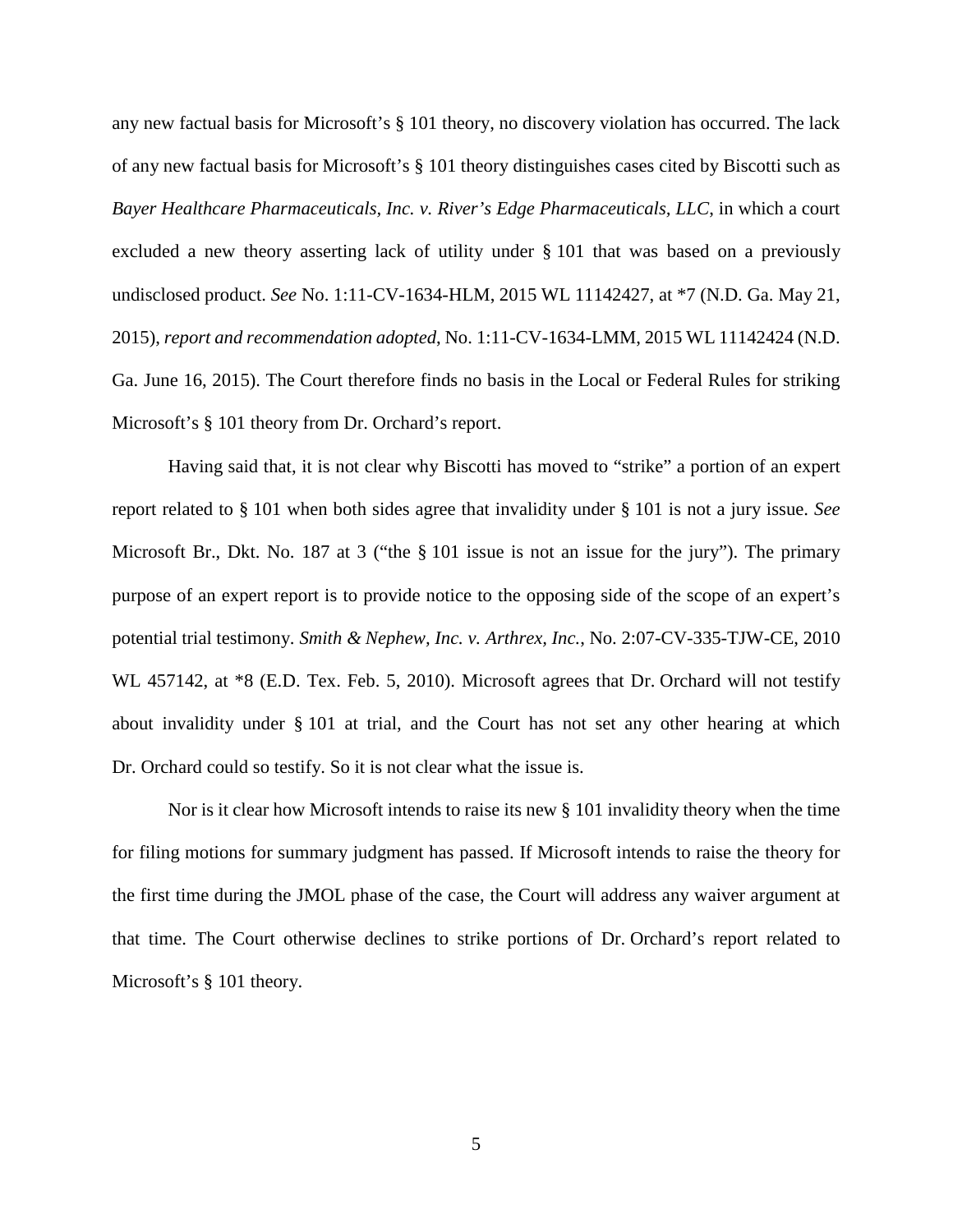#### **B. Microsoft's Motion to Strike**

Microsoft's motion is based on Local Patent Rule 3-1, which requires a party to serve Infringement Contentions on the opposing party not later than ten days before the scheduling conference. Biscotti complied with this requirement and subsequently amended its original Infringement Contentions five times. *See* Microsoft Br., Dkt. No. 172 at 2-5. Microsoft contends that Biscotti's expert, however, includes two new infringement theories in his expert report (served February 8, 2017)—theories that Microsoft argues were not adequately disclosed in Biscotti's Infringement Contentions.

The first allegedly new theory relates to Dr. Stephen Wicker's opinion that Microsoft's Xbox One video game console includes built-in Broadcast Application Program Interface (API) functionality that is by itself sufficient to meet certain requirements of the '182 patent claims. *See* Microsoft Br., Dkt. No. 172 at 6. This functionality, according to Microsoft, is based on Xbox source code that Microsoft made available for Biscotti's review in September 2014. *Id.* at 4. Dr. Wicker's new opinion, according to Microsoft, is different than Biscotti's previous theory suggesting that the relevant elements of the '182 patent claims are met by a combination of functionality (and corresponding source code) on the Xbox One console *and* functionality/source code residing on user applications such as Twitch or Beam. *Id.*

The Court agrees that Dr. Wicker's opinion regarding Xbox's Broadcast API functionality was not adequately disclosed. Local Patent Rule  $3-1(g)$  is contained in the parties' Discovery Order, and the rule requires a party claiming patent infringement to "identify, on an element-byelement basis for each asserted claim, what source code of each Accused Instrumentality allegedly satisfies the software limitations of the asserted claim elements." Dkt. No. 37 at 3. There is no dispute that Biscotti's Infringement Contentions do not include citations to the relevant Broadcast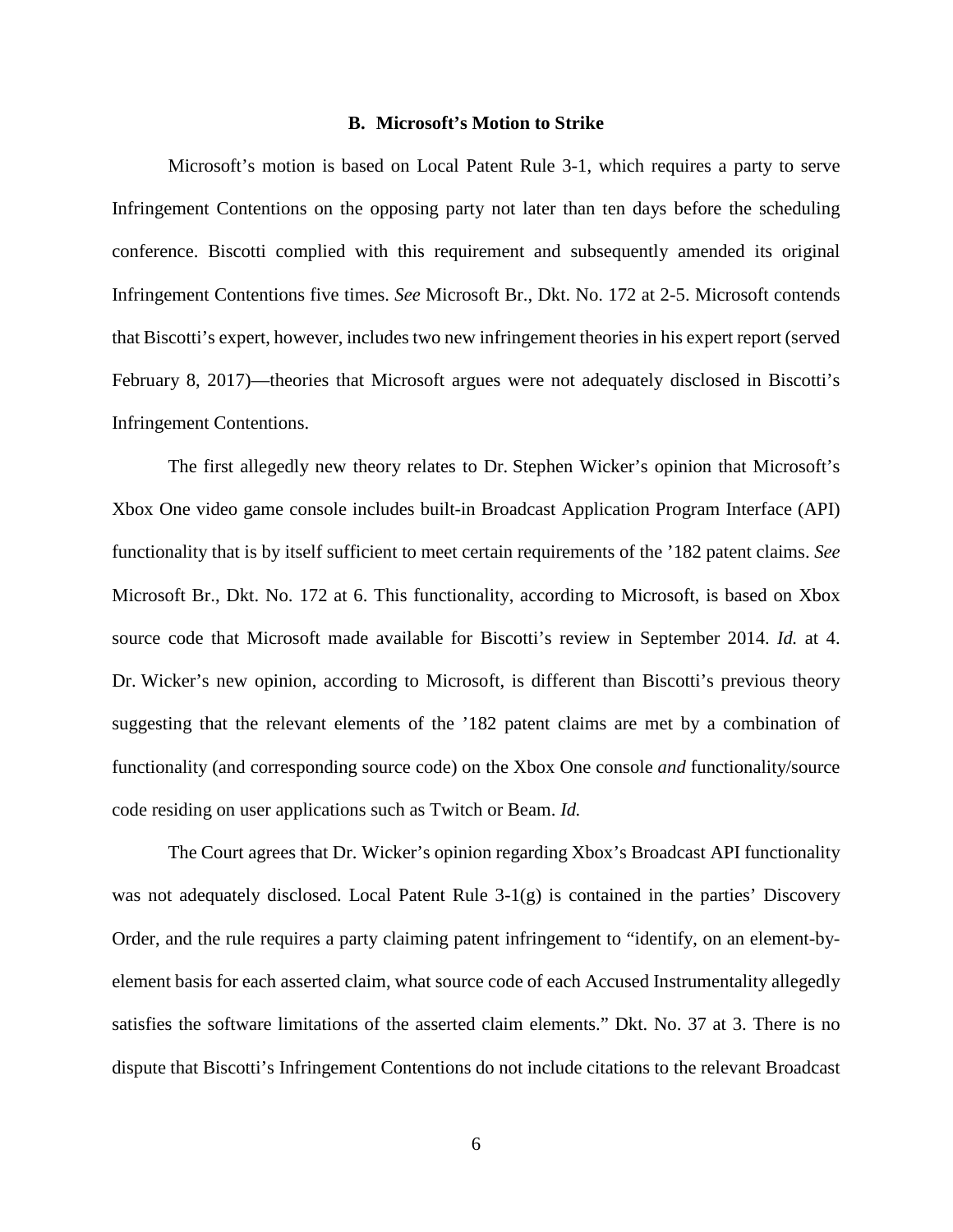API source code. Indeed, the words "Broadcast API" cannot be found in Biscotti's Infringement Contentions.

Biscotti's arguments that Microsoft had adequate notice of Dr. Wicker's Broadcast API theory are not compelling. Biscotti highlights a paragraph in its Infringement Contentions that describes how an Xbox user can initiate a broadcast function by saying the command, "Xbox, Broadcast," *see* Biscotti Br., Dkt. No. 188 at 11, but this command's existence does not suggest that the relevant source code exists solely on the Xbox console. Likewise, Biscotti's Infringement Contentions may "discuss how the Xbox console broadcasts using Twitch," as Biscotti argues, *see id.*, but Biscotti's general discussion of Xbox broadcasting is not sufficient to meet Patent Rule 3- $1(g)$ .

The factors relevant to Biscotti's violation of the Local Patent Rules weigh in favor of excluding the evidence. Biscotti has not identified a reasonable explanation for the delay, and Biscotti has had access to Xbox's Broadcast API source code for more than two-and-a-half years. Biscotti's new theory does not seem critically important because Biscotti may rely on the theories in its Infringement Contentions, which assume that certain claim elements are met by source code on the Xbox console in combination with source code on third-party applications such as Twitch or Beam. The new theory, in other words, is supplemental to Biscotti's original basis for infringement. Although Microsoft's prejudice is lessened by the fact that Microsoft had two months to respond to Dr. Wicker's report and the opportunity to depose Dr. Wicker, Microsoft's case and claim construction strategy relied on Biscotti's original theory for more than two years, and it is not reasonable to require Microsoft to make a significant shift in the few months before trial. Finally, a continuance would unnecessarily delay the upcoming trial. The Court therefore strikes Dr. Wicker's opinion that Xbox's Broadcast API source code meets the relevant elements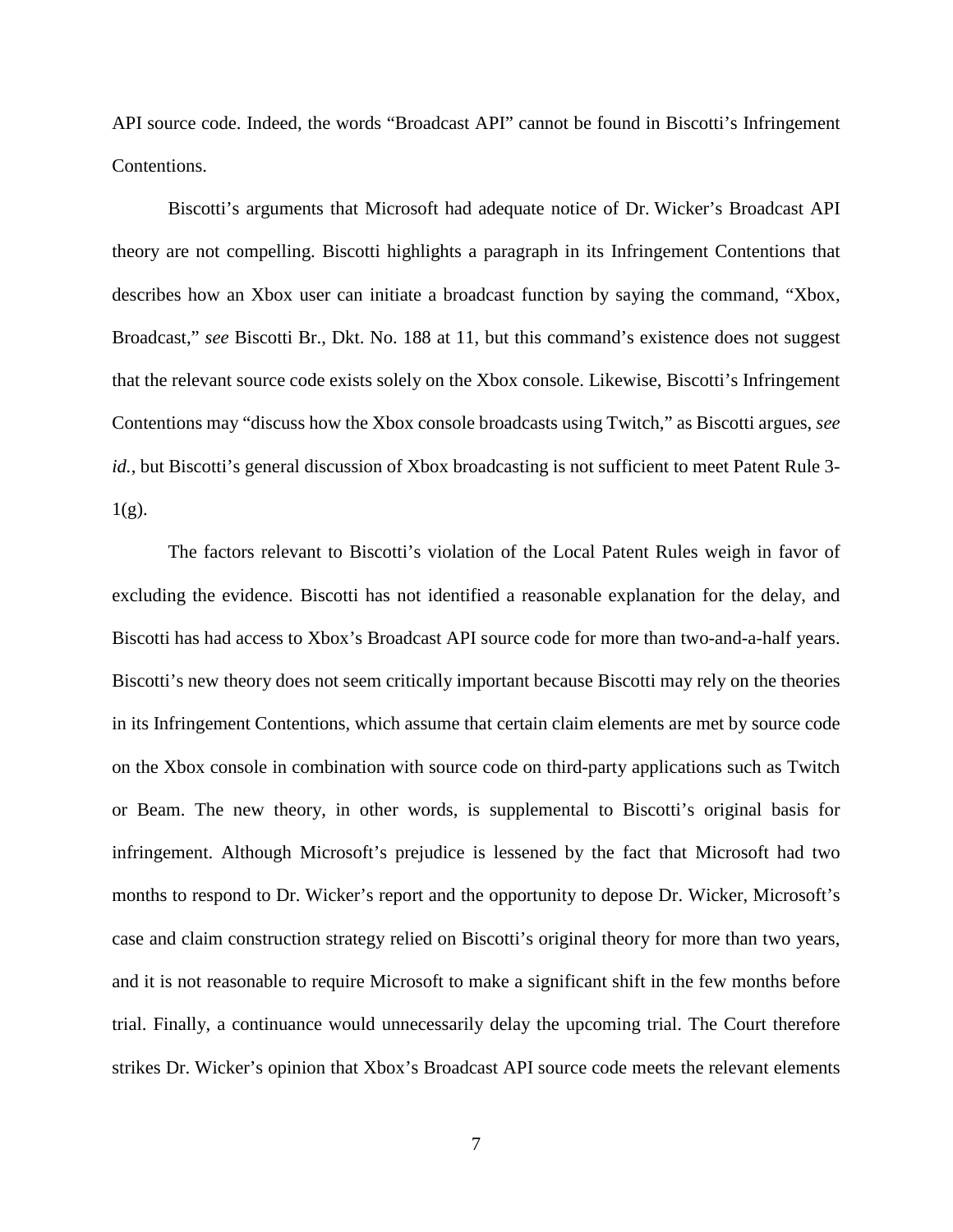of the '182 patent claims, regardless of whether Twitch or Beam applications are downloaded or in use on the Xbox.

The second allegedly new theory relates to Dr. Wicker's opinion that the "storage medium," "instructions for encoding," and "instructions for transmitting" claim elements are satisfied by Xbox features under the doctrine of equivalents. Microsoft Br., Dkt. No. 172 at 1 n.1. Although Biscotti's Infringement Contentions allege infringement of these elements under the doctrine of equivalents, Microsoft contends that the allegations are not sufficiently detailed.

The Court disagrees. Local Patent Rule 3-1(d) requires a party claiming patent infringement to specify in its Infringement Contentions "[w]hether each element of each asserted claim is claimed to be literally present or present under the doctrine of equivalents in the Accused Instrumentality." There is no dispute that Biscotti's Infringement Contentions include an explanation that the accused products literally infringe the asserted claims. Biscotti included an additional statement—for each relevant claim element—that if the element is not literally satisfied, it is satisfied under the doctrine of equivalents.

Although Biscotti's doctrine of equivalents allegations are largely conclusory, the detail in Biscotti's literal infringement allegations, along with a statement that specific elements are met under the doctrine of equivalents, is sufficient to provide notice that the accused functionality may be insubstantially different from or function in the same way to provide the same result as the relevant claim element. *See iFLY Holdings LLC v. Indoor Skydiving Germany Gmbh*, No. 2:14- CV-1080-JRG-RSP, 2016 WL 3745572, at \*4 (E.D. Tex. Mar. 25, 2016) ("Contentions are meant to put an accused infringer on notice of the patentee's theory of infringement and to prevent litigation by ambush."). This is distinguishable from circumstances in which the Court struck doctrine of equivalents allegations when a party simply included a blanket or boilerplate statement